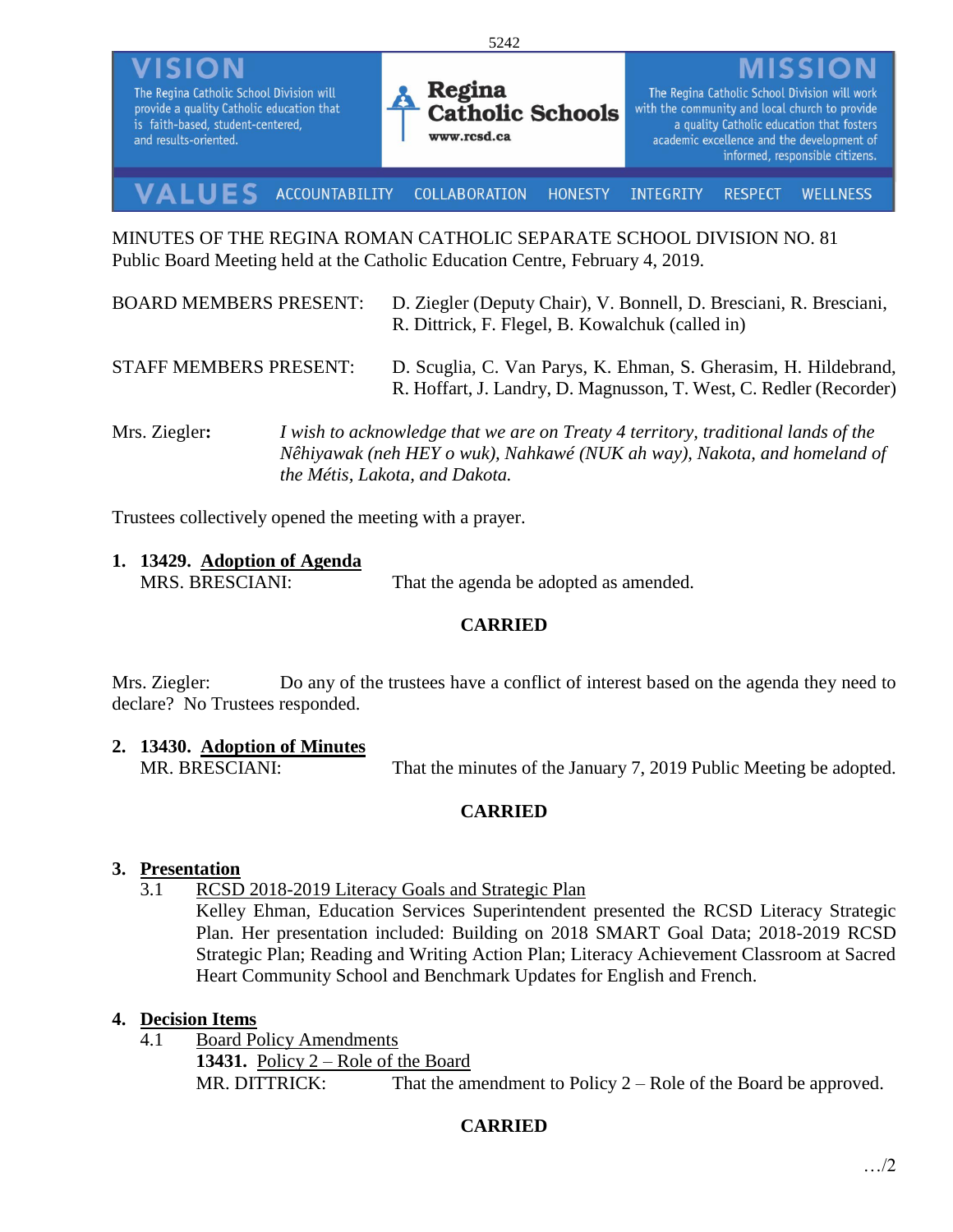**13432.** Policy 8 – Board Operations MR. FLEGEL: That the amendment to Policy 8 – Board Operations be approved.

### **CARRIED**

**13433.** Policy 10 – Board Representatives

MR. BRESCIANI: That the amendment to Policy 10 – Board Representatives be approved.

# **CARRIED**

**13434.** Policy 11 – Board Delegation of Authority MRS. BRESCIANI: That the amendment to Policy 11 – Board Delegation of Authority be approved.

### **CARRIED**

4.2 **13435.** Annual Meeting of Electors – February 4, 2019 The Board approved "in principle" the amendment to the Annual Meeting of Electors agenda at its January 21, 2019 Board Planning Meeting. MR. DITTRICK: That the Board approve the amendment to the Annual Meeting of Electors Agenda.

# **CARRIED**

4.3 **13436.** 2018-19 Budget Amendment MRS. BONNELL: That the 2018-19 Budget be amended from \$121,248,935 to \$121,446,550 to accommodate the Concentus Project (\$40,130); MHCB Initiative ( \$116,315); Catholic Education Matters Gala Fundraiser (\$5,170); ELISP (\$26,000) and Artist in Residence (\$10,000).

### **CARRIED**

# **5. Student Trustee Report (STRIVE)**

Ainsley Pridell and Sarah Sweet from Dr. Martin LeBoldus Catholic High School provided a report on behalf of their school's STRIVE group. The Student Trustees thanked the Board for the opportunity to provide a student voice and perspective at the linkage meetings the Board held with the government and official opposition MLAs in January. Ainsley and Sarah presented an update on three of their primary goals: 1) Increasing the Membership of our General Council, 2) Participating in the Federal Student Budget Consultation, 3) Promoting the Advocacy of the STRIVE Group. The Student Trustees concluded their report with a spotlight of activities and achievements at Dr. Martin LeBoldus Catholic High School.

### **6. Discussion**

6.1 Parent Engagement in Regina Catholic Schools Provided as information.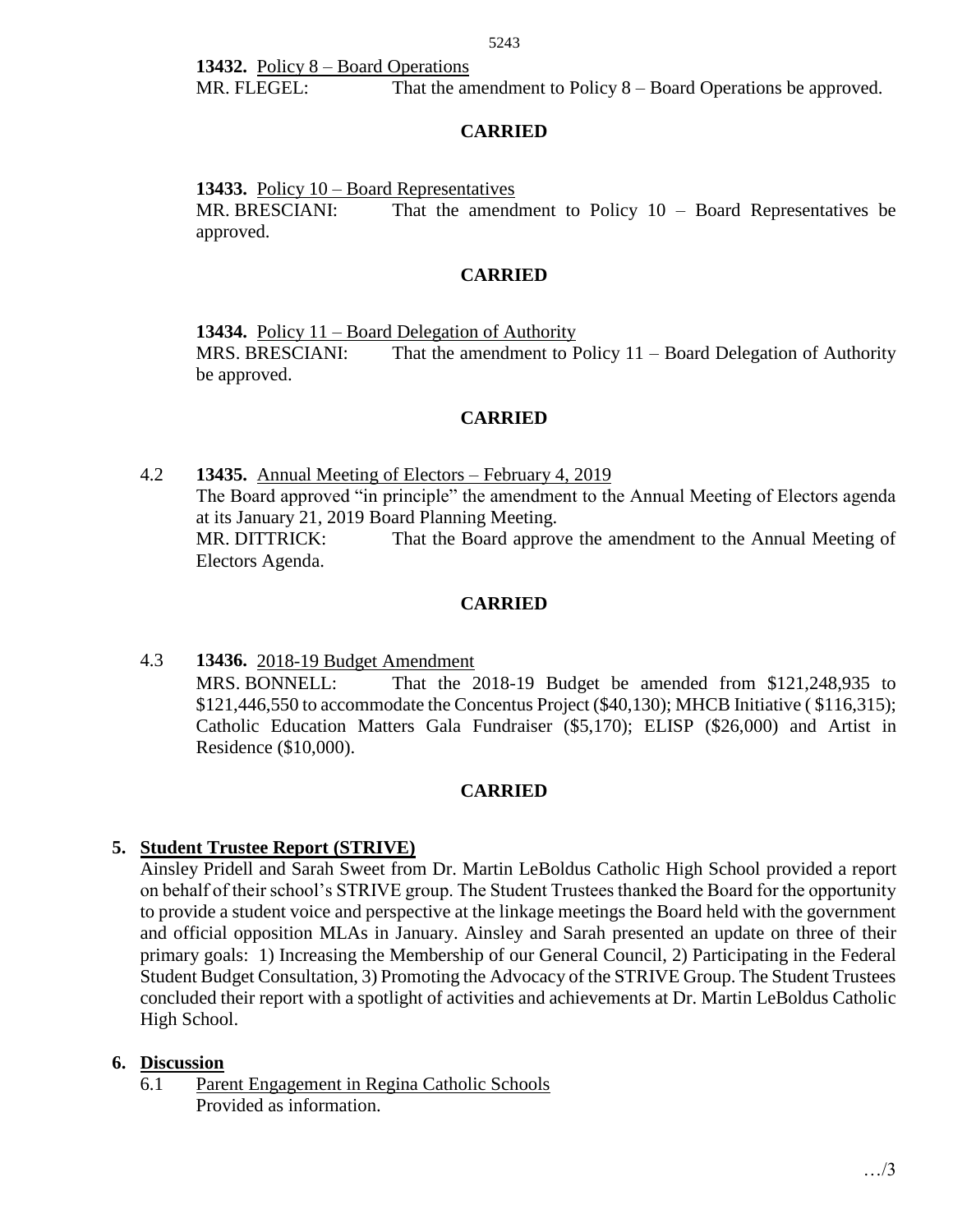6.2 Catholic Schools Community Council Advisory (CSCC) Committee Minutes Dave Magnusson, Education Services Superintendent provided an overview of the minutes from the CSCC Advisory Committee meeting held on January 22, 2019. The next CSCC Advisory Committee Meeting is scheduled for Wednesday, February  $27<sup>th</sup>$ .

6.3 Facilities Review

The Board is exploring the possibility of consolidating all of our central office services for efficiency purposes and improved delivery of instruction and administrative services.

6.4 Distinguished Alumni/Gala Update

Dom Scuglia, Director of Education announced the three distinguished alumni selected to be the recipients of the Inaugural Distinguished Alumni Award. Very Rev. Lorne Crozon, Karen Donnelly and Christopher Kutarna will be presented an award at the Catholic Education Matters Gala on May 4, 2019 at Resurrection Parish Hall and will be recognized at the RCSD Opening Mass on August 29, 2019.

#### **7. Strategic Plan Update**

- 7.1 Policy 13 Appeals and Hearings of Student Matter Review Senior Administration provided a report that acknowledged that we are compliant with all sections of Policy 13 – Appeals and Hearings Regarding Student Matters.
- 7.2 Policy 15 Board Involvement in Personnel Matters The Board reviewed Policy 15 – Board Involvement in Personnel Matters. No changes are required.

#### **8. Reports**

8.1 Chair's Report

Mr. Kowalchuk reported that Board met with both the Government and Official Opposition MLAs in January. He also attended the SSBA Board Chairs' Council, Home-Based Education Parent Meeting and a presentation by Brett Salkeld on Faith Permeation.

8.2 Trustee Reports / Committee Chair Report

In addition to the Board Linkage Meetings with the MLAs, the trustees collectively attended the following events: Grand Opening and Blessing of the New Education Spaces at École St. Mary; Home-based Education Parent Meeting; and Consecrated Life Luncheon. The Board Policy Review Committee and Board Human Resource Services Review Committee each had a meeting during the month of January. Mrs. Bonnell attended the Carnaval d'hiver – French Immersion Winter Carnival on February 1<sup>st</sup>. Mrs. Ziegler shared that former trustee, Mr. E. J. Adams, passed away and his funeral was held on Saturday, February 2, 2019 at Holy Rosary Cathedral.

#### 8.3 Director's Report

Mr. Scuglia's report highlighted the following:

- Distinguished Alumni Program
- Alumni Committee
- École St. Mary Blessing
- Student Trustees Meet with MLAs
- Discernment Series
- CSCC Advisory Committee
- Home Based Education Meeting
- Teacher's Institute
- Consecrated Life Luncheon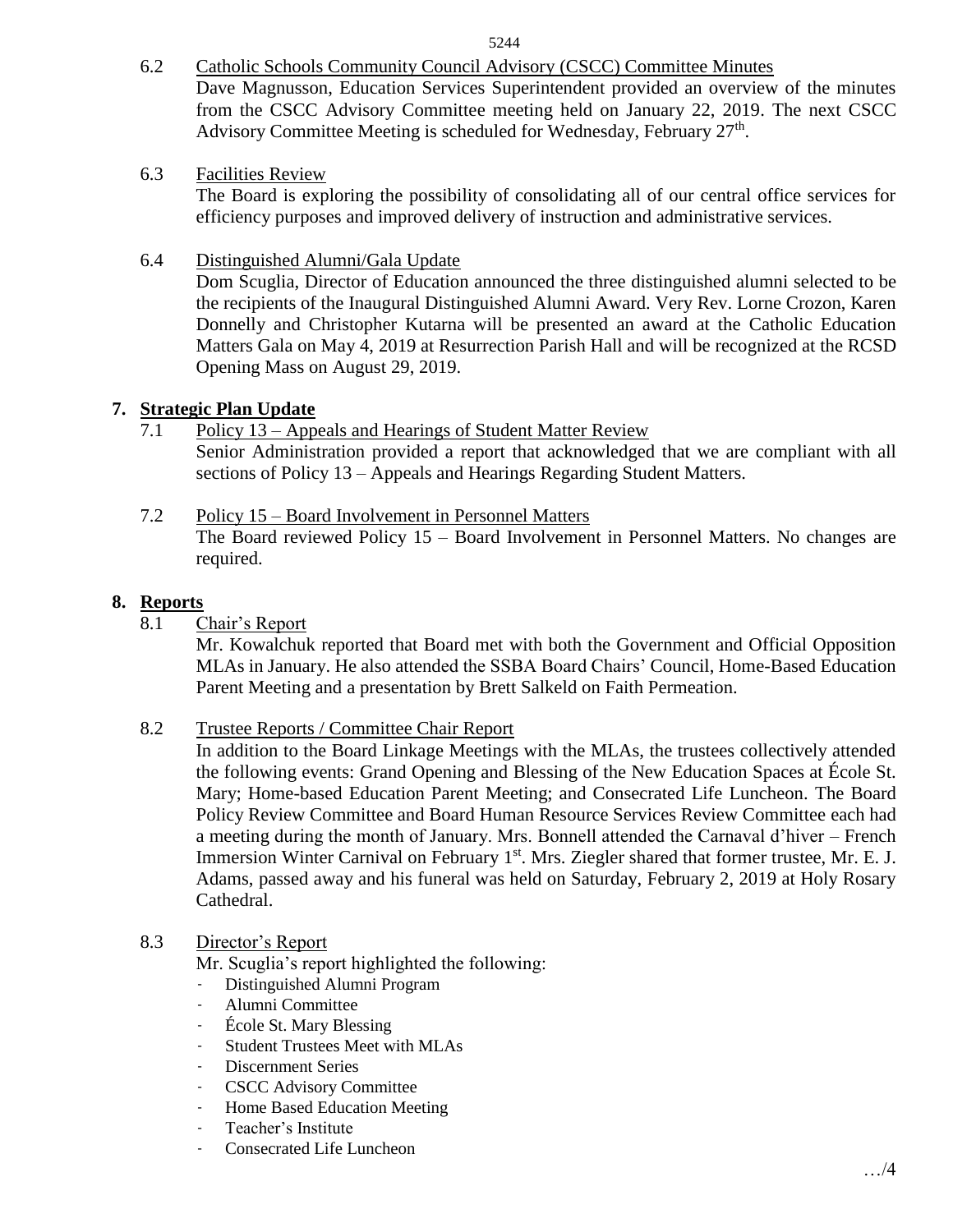# **9. Community Linkage**

9.1 Date Change for CSCC Board Linkage Meeting

The Board approved that the CSCC Board Linkage Meeting originally scheduled for March 14<sup>th</sup> be moved to Monday, March 11, 2019. The Meeting will be held at Michael A. Riffel Catholic High School.

### **10. Information**

- 10.1 Senior Administration Updates
	- 1. Student Enrolment and Monthly Comparison as of January 31, 2019 is 11,955.
	- 2. Staffing Report for the Period of December 28, 2018 to January 30, 2019
	- 3. Catholic Connections
	- 4. Communications
	- 5. Monthly Board of Trustees Memo for School Websites February 2019
	- 6. Administrative Application Updates
	- 7. CCSTA The Justice Higgins Award Nomination
	- 8. Student Services Newsletter January 2019
	- 9. Mr. Alex Banga Response to Letter Received January 18, 2019
	- 10. Kids Have Stress Too!
	- 11. Mental Health Capacity Building Update
	- 12. Services Delivery for Students with Intensive Needs
	- 13. Advanced Placement Program RCSD named to  $9<sup>th</sup>$  Annual Honor Roll
	- 14. Saskatchewan Federation of Police Officers Crime Prevention Guide
	- 15. Whole School Elementary Retreats
	- 16. Director's Communique February 2019
	- 17. 2018-2019 Board Activity Schedule
	- 18. Teacher Recruitment Posters
- 10.2 Information Items
	- 1. Archbishop's Letter to School Division Directors on new CCCB Text
	- 2. Sask. Health Authority RRCSSD No. 81 Funding Agreement
	- 3. SSBA General Insurance Program WAG Wrap Up

# **11. Correspondence**

11.1 External

The following external correspondence was received and filed: Archbishop or Designate Invitation to the Board hosted Retirement Reception and Dinner; Mr. Matt Brown; 2019 Appointments to School Board City Council Liaison Committee – Regina City Council Representatives; Dr. Shawn Davidson – 2019 SSBA Membership Fees Invoice; Response to Request to Increased City Transportation to Douglas Park, SCSBA President's Update.

11.2 Internal

The following internal correspondence was received and filed: Regina Catholic School Bands Jazz Café; Mari Gras Cabaret for the United Way; Archbishop M.C. O'Neill Choral Department; Ms. Sophia Yannitsos Congratulatory Letter; Alumni Committee Thank you Letter.

**12. 13437. Move in to Closed Session** MR. BRESCIANI: That the Board meet in Closed Session.

# **CARRIED**